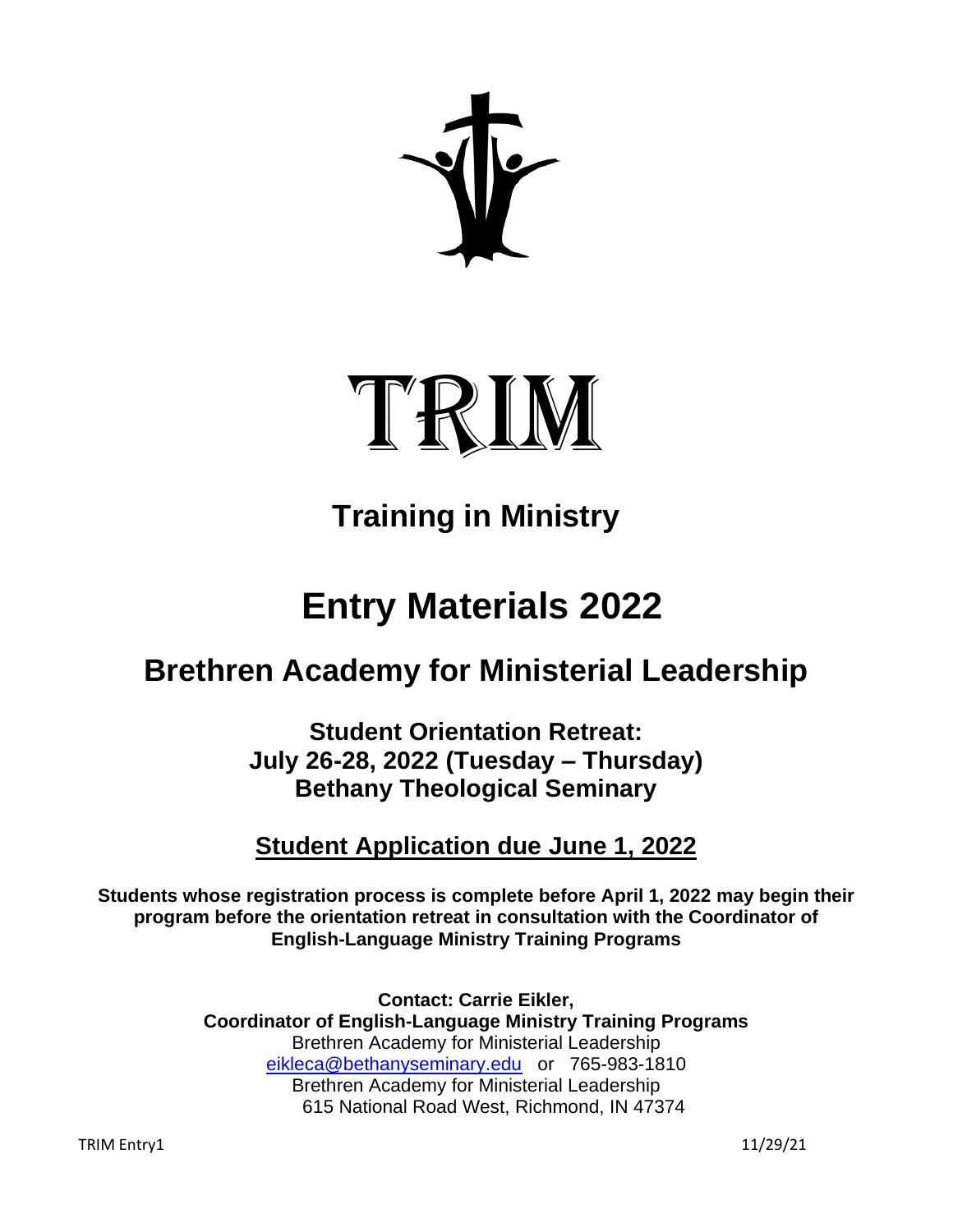# **PROGRAM OVERVIEW** Training in Ministry (TRIM)

### *Graduation from TRIM meets the educational requirements for ordination in the Church of the Brethren*

### **What is TRIM?**

Authorized by the Church of the Brethren Annual Conference, TRIM offers the same scope of training as a seminary education but offers it in a more flexible version so that the training can be completed closer to home and, depending on the extent of prior educational experience, in as few as three or four years.

TRIM consists of a combination of 1) general education, 2) biblical and theological studies, and 3) practical training in ministry. It is a program that allows students to design their own package of courses and other learning experiences within a balanced structure of activities.

### **Who Offers the TRIM Program?**

The Brethren Academy for Ministerial Leadership (BAML) administers the program for three Church of the Brethren partners:

- Bethany Theological Seminary
- Church of the Brethren, Inc.
- The 24 districts of the Church of the Brethren

All students enter TRIM with the approval and support of their district. District-appointed TRIM coordinators provide guidance and support to students at the local level. Students who move to a new district while enrolled in TRIM shall notify the Brethren Academy Office, the district coordinator from the previous district, and the district coordinator of the new district. In order to continue in TRIM, a student must have the approval and support of the new district.

### **Who Can Participate in TRIM?**

Those committed to Jesus Christ and the church who

- sense a call to ministry in the Church of the Brethren and are willing to test that call
- have a high school diploma (or equivalent) and the ability to do college-level work
- wish to fulfill education requirements for ordination or to upgrade previous training
- have gifts for ministry, discerned and affirmed by the congregation and the district
- have the self-motivation to pursue a disciplined course of study for ministry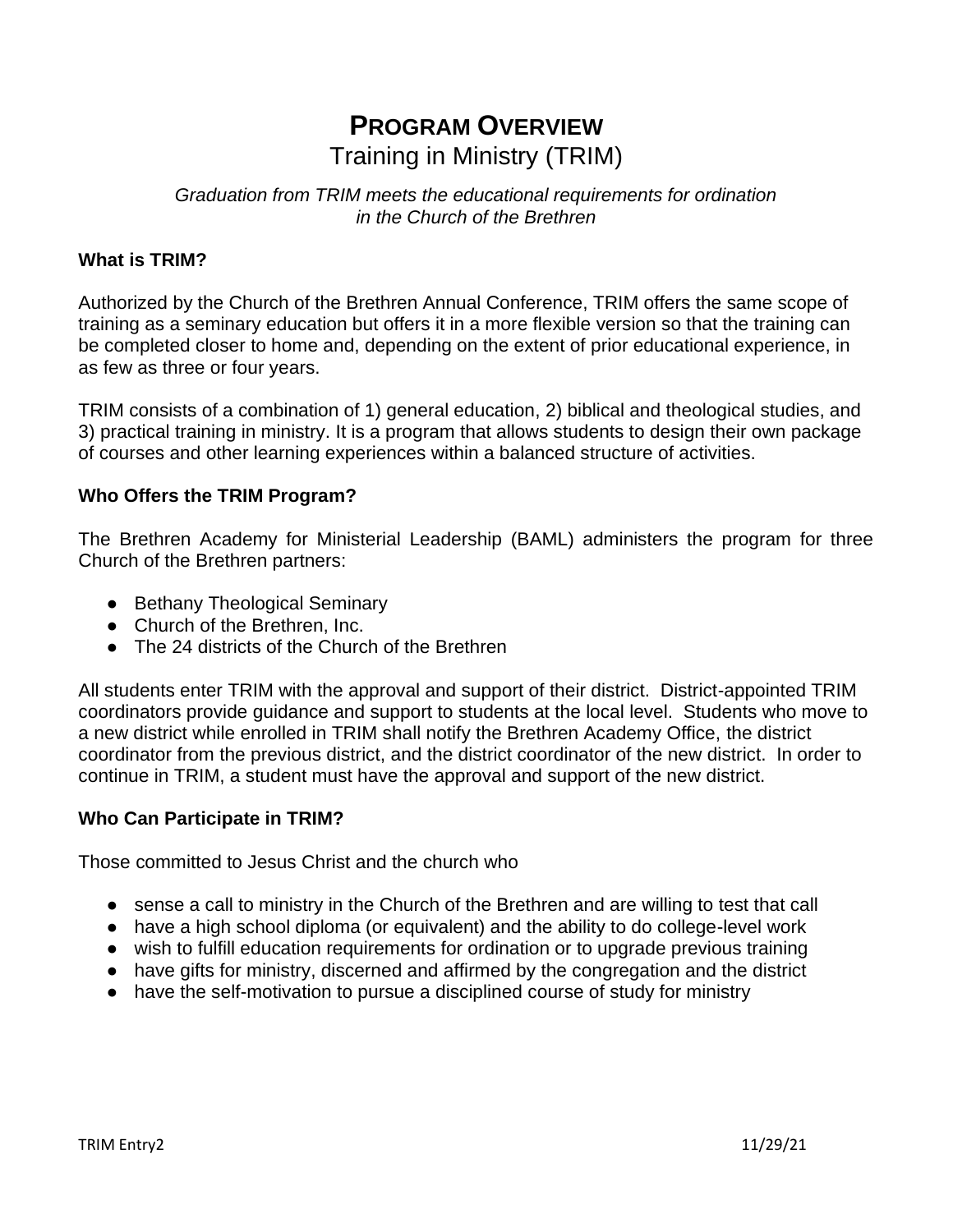### **What Does TRIM Cost?**

The total cost of the TRIM program will depend on the previous education of the student, the number of courses needed to complete the program, and the progress of the student through the program (i.e. how many courses the student chooses to take each year).

Below are the various costs involved in the program. A snapshot of a student's expected course load can be provided upon receipt of transcripts.

- Enrollment Fee: \$360, due at the time of application
- Biannual Student Participation Fee: \$112.50, billed to student in January and July
- Biannual District Participation Fee: \$122.50 per student, billed in January and July
- Individual course Fee: \$300, payable at the time of course registration.
- Cost of books and any travel to onsite courses (varies by course)

Financial Assistance for course fees is available to qualifying students.

Biannual fees will be billed in January and July, based on the student's date of completion. January payment is due, in full, March 1. July payment is due, in full, September 1.

A student is considered completed when they have finished, submitted and received evaluations on all coursework, experiences and paperwork, including the exit exam. At that stage of the program, a student will receive an official letter of completion from the Brethren Academy. If that letter is issued by June 30, that student will not be billed in July. Students who complete by December 31 will not be billed in January.

### **Whom do I contact about TRIM?**

**Carrie Eikler, Coordinator of English-Language Ministry Training Programs** Brethren Academy for Ministerial Leadership [eikleca@bethanyseminary.edu](mailto:eikleca@bethanyseminary.edu) or 765-983-1810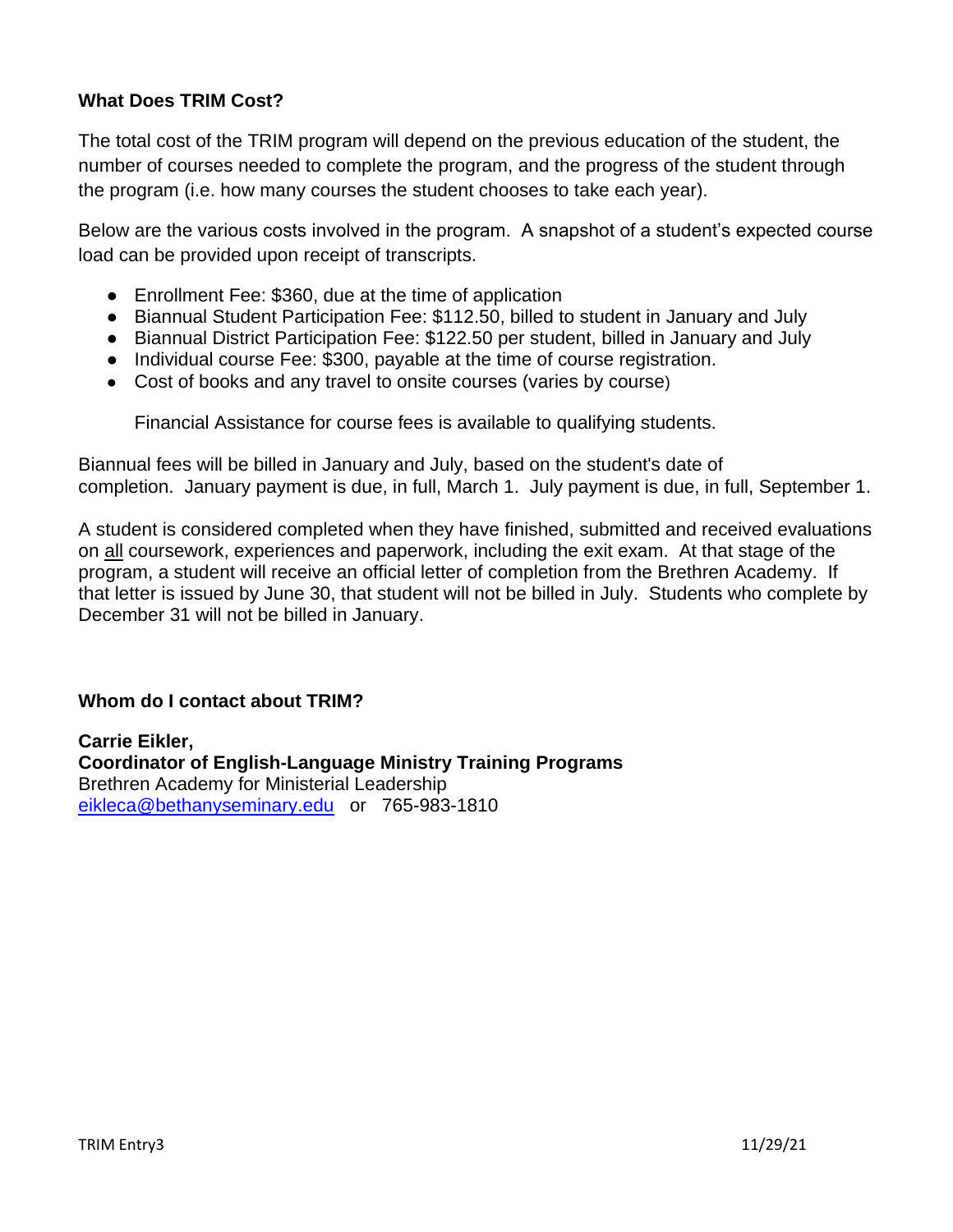# **ADMISSIONS PROCESS FACT SHEET**  Training In Ministry (TRIM)

*Graduation from TRIM meets the educational requirements for ordination in the Church of the Brethren*

### **The admissions process into the TRIM program consists of the following steps:**

1. **Recommendation:** The district determines whether to recommend a person for TRIM, preferably in consultation with the district TRIM coordinator. A high school diploma (or the equivalent) is a prerequisite for entrance into the TRIM program.

2. **Prospective Student Profile:** The district executive/minister fills out and signs the *Prospective Student Profile* and mails it to the Brethren Academy office. The entrance process includes a background check, initiated by the district through the Church of the Brethren Office of Ministry. The profile requires the date the completed background check was submitted to the district office along with the initials of the district executive/minister.

3. **Student Application**: The Brethren Academy sends a TRIM application to the prospective student, who will complete and return it to the Brethren Academy with the enrollment fee of \$360. The application deadline is June 1, 2022. Districts differ in their determination of who pays this enrollment fee. A copy of the completed application form is sent to the district by the Brethren Academy as a courtesy. As an application is considered, Brethren Academy staff may interview the student by telephone or video conferencing platform.

4. **Orientation Retreat:** Upon acceptance into the program, the student attends an orientation retreat at Bethany Theological Seminary that includes the beginning of an eight-week online course. The orientation retreat registration deadline is strictly observed. The student is responsible for travel expenses to and from Richmond, Indiana and for books required for the online course. All other expenses during orientation are paid for by the Brethren Academy.

> **The 2022 Orientation Retreat is July 26-28, 2022 (Tuesday – Thursday) at Bethany Theological Seminary.**

**Registration deadline: June 1, 2022**

**Students whose registration process is complete before April 1, 2022 may take up to two courses before orientation retreat in consultation with Carrie Eikler.**

**For more information, contact**:

**Carrie Eikler, Coordinator of English-Language Ministry Training Programs** Brethren Academy for Ministerial Leadership [eikleca@bethanyseminary.edu](mailto:eikleca@bethanyseminary.edu) or 765-983-1810 Brethren Academy for Ministerial Leadership 615 National Road West, Richmond, IN 47374

TRIM Entry4 11/29/21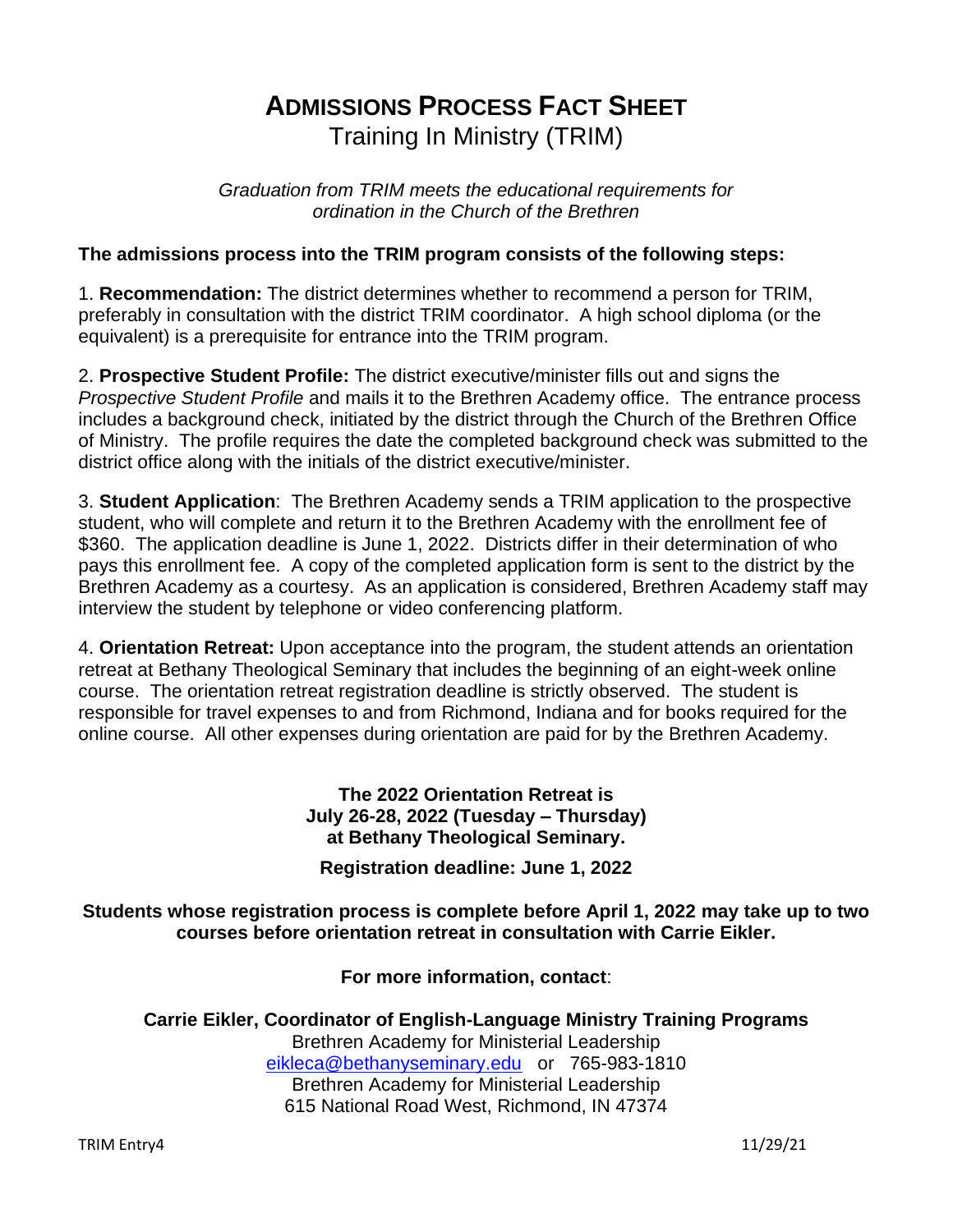# **STUDENT REQUIREMENTS FOR TRIM**

All work is planned and completed in consultation with the district TRIM coordinator.

1. Attend a **three-day, onsite, group orientation retreat** in which the student will begin an online course, receive detailed explanation of the TRIM program, and meet other students and church leaders for worship and conversation.

2. Participate in a **spiritually reflective experience** through a district calling cohort, a districtbased group of ministry training students or a pastoral/collegial support group. This is coordinated through the district or through local networks.

3. Complete **30 units of coursework,** at least 10 of which need to be completed while in TRIM. (Up to 20 units may be transferred from previous education; while in TRIM, a limited number of bible/theology and ministry/ministry skills credits may be completed from institutions outside the Brethren Academy and/or Bethany Theological Seminary. Determinations regarding transferable coursework are made by the Coordinator of English-Language Ministry Training Programs.)

Required units to be taken at the Brethren Academy level (undergraduate or above):

**10 units of Biblical or Theological Studies** (including Introduction to Biblical Studies, Introduction to Hebrew Scriptures, Introduction to New Testament, and a Brethren Studies course)

**10 units of Ministry Skills** (including Practical Ministry Colloquium) **10 units of General Education**

### 4. Complete **Five (5) Required Experiences while in TRIM:**

- a) Ecumenical, Intercultural or Interfaith Experience
- b) Church of the Brethren College Experience or Brethren Connection Experience
- c) Bethany Theological Seminary Experience (beyond orientation retreat)
- d) Annual Conference Experience
- e) District Conference Experience

### 5. Complete a **Supervised Ministry Internship (400 hours) while in TRIM**.

6. Graduation: Following an **exit exam and final evaluations,** students are **recognized with a certificate** at their district conference and with **recognition at the Bethany/Brethren Academy Luncheon at Annual Conference.**

### 7**. Financial Commitments:**

- Enrollment Fee: \$360, due at the time of application
- Biannual Student Participation Fee: \$112.50, billed to student in January and July
- Biannual District Participation Fee: \$122.50 per student, billed in January and July
- Individual course Fee: \$300, payable at the time of course registration.
- Cost of books and any travel to onsite courses (varies by class)

Financial Assistance for course fees is available to qualifying students.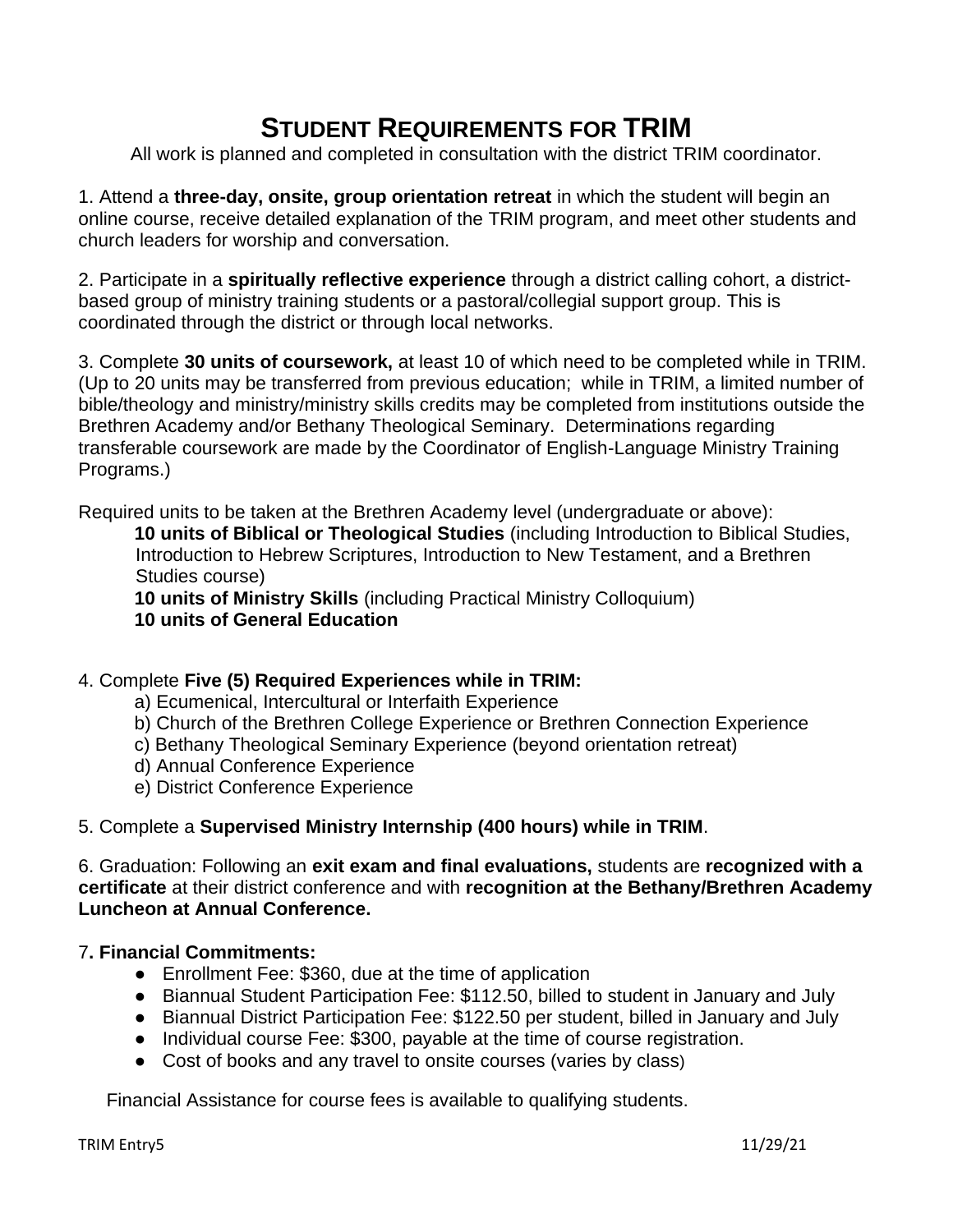# **DISTRICT EXECUTIVE RESPONSIBILITIES** Training In Ministry (TRIM)

#### **Preliminary Responsibilities**

1. Consult with the District Ministry Commission/District Board (or equivalent) to secure district backing for involvement in the program, including budgeting district support for each TRIM student. The biannual fee paid by the district is \$122.50 (\$245 a year), to be invoiced in January and July.

2. Contact candidates that may be best trained for ministry through TRIM or respond to candidates that approach the district.

3. Submit a *Prospective Student Profile* for each eligible candidate to the Brethren Academy for Ministerial Leadership.

4. Promote TRIM as a potential track for ministry training with individuals for whom it would be appropriate.

5. In conjunction with the District Ministry Commission (DMC), secure a qualified, seminarytrained person to serve as the district TRIM coordinator, or intentionally renew the arrangement with the current district TRIM coordinator. Encourage the DMC to clarify how the district will handle the matter of district TRIM coordinator expenses.

6. In the event of an interim between district TRIM coordinators, all communication from BAML and the TRIM student, and all district coordinator responsibilities will go through and rest with the district executive.

### **Responsibilities After Student Admission to Program**

1. Alongside the District Ministry Commission, determine the way in which the district TRIM coordinator will communicate with the DMC regarding TRIM student progress.

2. Ensure the availability of a spiritually reflective experience for the student. This could be through the district calling cohort, a district-based group of ministry training students or a pastoral/collegial support group.

3. Receive correspondence, student contracts, and learning materials related to TRIM students. Be in contact with the Brethren Academy office for any questions or comments regarding the district TRIM coordinator's leadership and/or student progress.

4. Work with/respond to the district TRIM coordinator in securing appropriate placement for meeting the TRIM requirement of a supervised ministry internship. (i.e. find second-staff, interims or other suitable opportunities for pastoral ministry that may be supervised).

5. Work with the district TRIM coordinator in planning for an appropriate recognition of graduating TRIM students, typically during part of District Conference, or another district-wide event.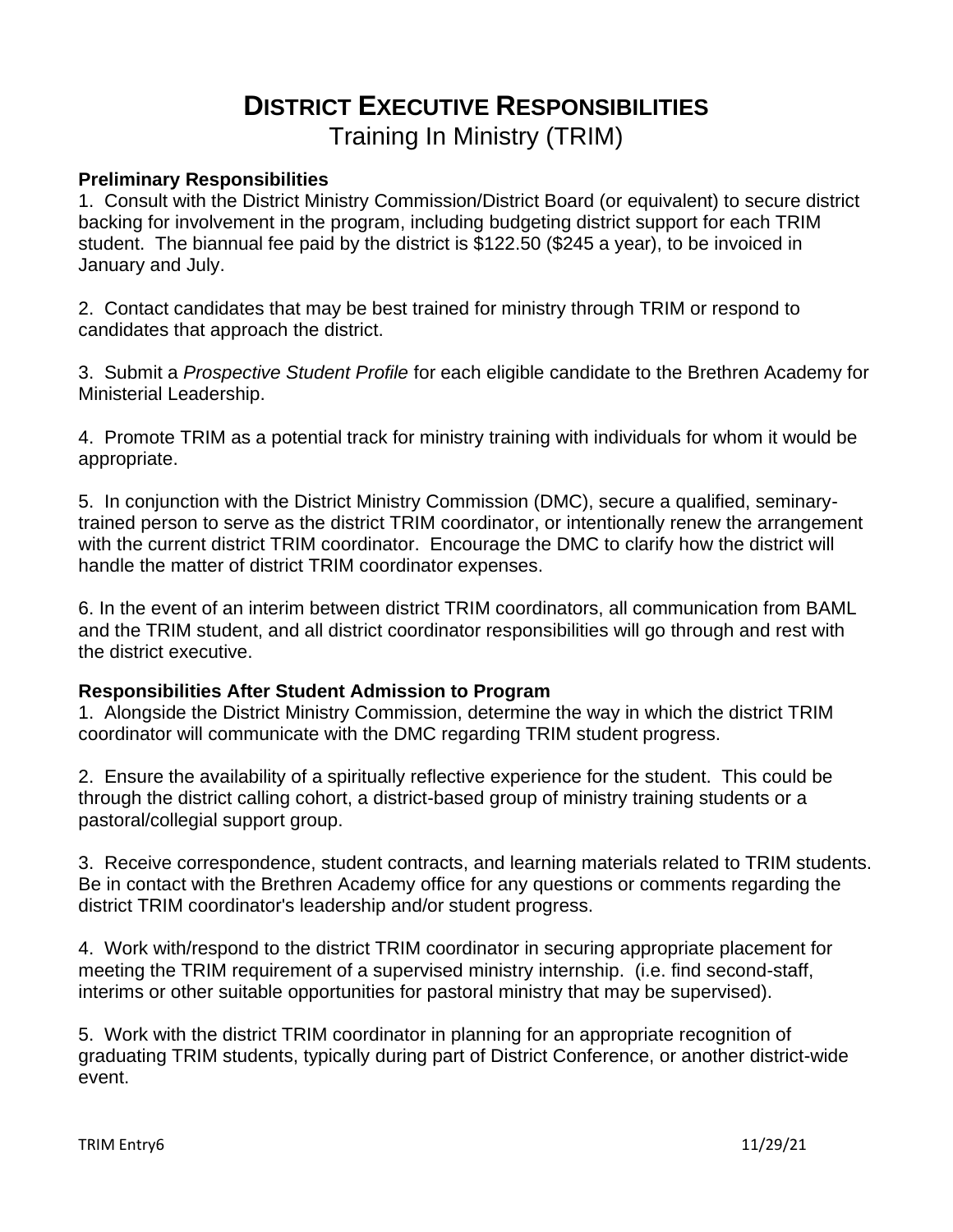### **DISTRICT TRIM COORDINATOR** Position Description

### **Qualifications for district TRIM coordinator include**

- significant experience in ministry or in other leadership in the church
- well-grounded in the beliefs and practices of the Church of the Brethren
- has a heart for the future leadership of the church
- an encourager who is willing to be reflective and honest with students
- excellent communication skills, including online communication
- has the time to spend with the students in a district as well as to complete the paperwork of a ministry training program
- willing to guide students toward the strengthening of their own faith while leaving the exact shape that faith might take to God.
- comfortable with advising students while realizing that some final decisions in TRIM need to be made by the staff of the Brethren Academy.

### **Activities may vary by district, but in general include**

- advising students on coursework and other TRIM requirements
- approving certain completed work (internship forms, Independent Study Units, etc.)
- contacting students occasionally to maintain a good relationship
- sending paperwork to the Brethren Academy office in a timely manner
- keeping the district leadership up to date on the progress of students
- conferring with the Coordinator of English-Language Ministry Training Programs
- attending periodic district TRIM coordinator gatherings, which may be in person or by other forms of communication (phone, Skype, Zoom, etc.)

New district TRIM coordinators are **trained** for their position by the Coordinator of English-Language Ministry Training Programs for the Brethren Academy, ideally, at TRIM/EFSM orientation retreat. If this is not an option, district coordinators will be trained at another inperson meeting, by telephone, or through video conferencing.

In most districts the district TRIM coordinator is a **volunteer position**; however, we hope that any expenses of travel within the district, postage, long distance telephone calls, copying or other office expenses might be covered either by the district or a supporting congregation. This arrangement is made between the district TRIM coordinator and the district.

Acknowledging this is a considerable amount of work for a volunteer position, we trust that one of the **benefits** for the district TRIM coordinator will be the satisfaction of knowing that they are mentoring those who have responded to God's call and who seek to be trained to be future leaders. Additionally, district TRIM coordinators may take one Brethren Academy course per year with no charge for tuition. For those who are ordained, this will earn two CEUs.